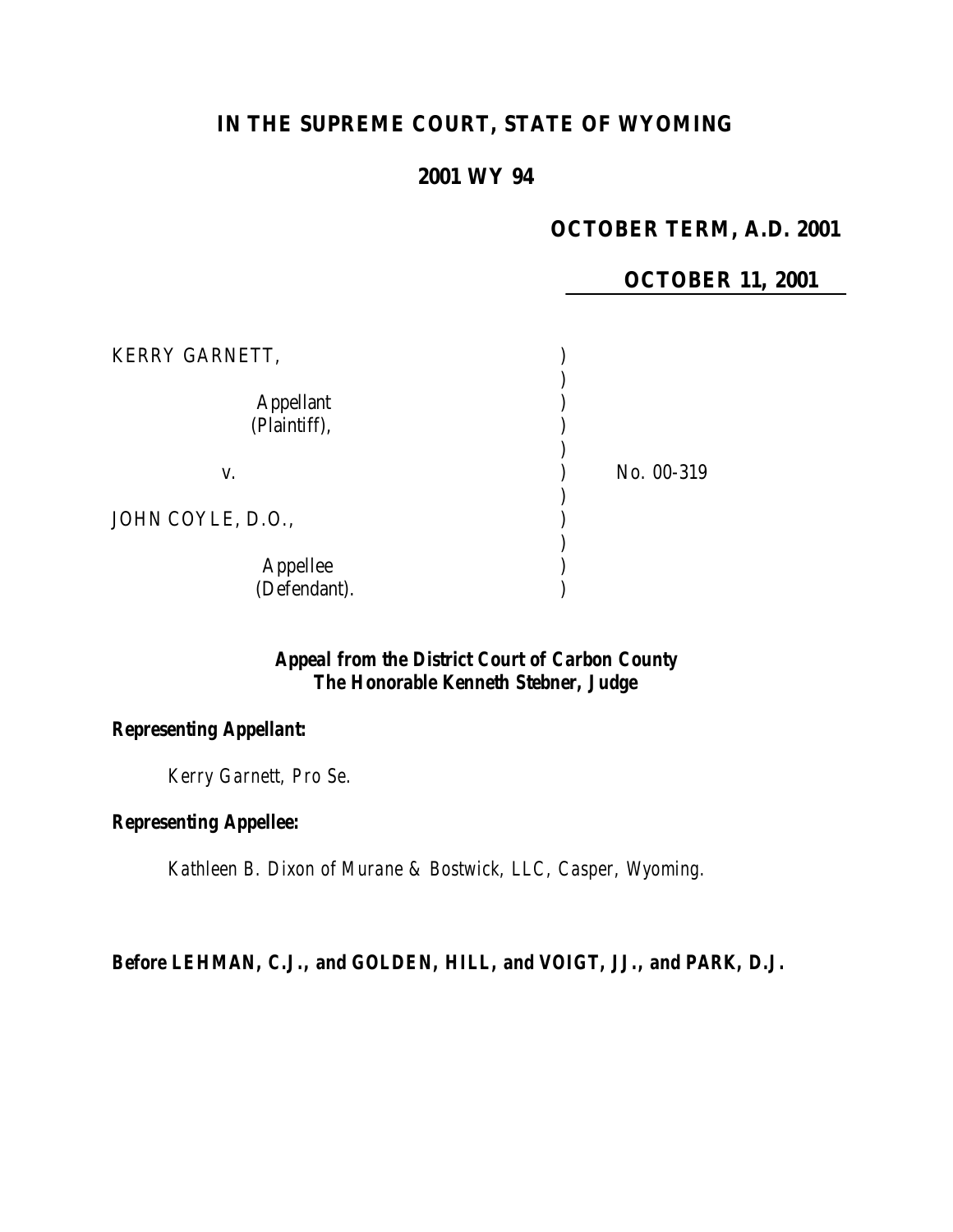## **VOIGT, Justice.**

[¶1] This is an appeal from a summary judgment granted to the appellee, Dr. John Coyle (Dr. Coyle). The district court found that the appellant, Kerry Garnett (Garnett), had (1) failed properly to plead the allegations necessary to sustain a 42 U.S.C. § 1983 action; (2) failed to establish a *prima facie* case to sustain a violation of his civil rights under the Eighth Amendment; and (3) failed to set forth *prima facie* evidence to sustain a medical malpractice claim.

[¶2] Finding no error in the district court's determination that there are no genuine issues of material fact and that Dr. Coyle is entitled to judgment as a matter of law, we affirm.

# **STANDARD OF REVIEW**

[¶3] Summary judgment motions are determined under the following language from W.R.C.P. 56(c):

> The judgment sought shall be rendered forthwith if the pleadings, depositions, answers to interrogatories, and admissions on file, together with the affidavits, if any, show that there is no genuine issue as to any material fact and that the moving party is entitled to a judgment as a matter of law.

[¶4] The purpose of summary judgment is to dispose of suits before trial that present no genuine issue of material fact. *Moore v. Kiljander*, 604 P.2d 204, 207 (Wyo. 1979). Summary judgment is a drastic remedy designed to pierce the formal allegations and reach the merits of the controversy, but only where no genuine issue of material fact is present. *Weaver v. Blue Cross-Blue Shield of Wyoming*, 609 P.2d 984, 986 (Wyo. 1980). A fact is material if proof of that fact would have the effect of establishing or refuting one of the essential elements of a cause of action or defense asserted by the parties. *Schuler v. Community First Nat. Bank*, 999 P.2d 1303, 1304 (Wyo. 2000). The summary judgment movant has the initial burden of establishing by admissible evidence a *prima facie* case; once this is accomplished, the burden shifts and the opposing party must present specific facts showing that there is a genuine issue of material fact. *Boehm v. Cody Country Chamber of Commerce*, 748 P.2d 704, 710 (Wyo. 1987); *Gennings v. First Nat. Bank of Thermopolis*, 654 P.2d 154, 156 (Wyo. 1982).

[¶5] This Court reviews a summary judgment in the same light as the district court, using the same materials and following the same standards. *Unicorn Drilling, Inc. v. Heart Mountain Irr. Dist.*, 3 P.3d 857, 860 (Wyo. 2000) (*quoting Gray v. Norwest Bank Wyoming, N.A.*, 984 P.2d 1088, 1091 (Wyo. 1999)). The record is reviewed, however, from the vantage point most favorable to the party who opposed the motion, and this Court will give that party the benefit of all favorable inferences that may fairly be drawn from the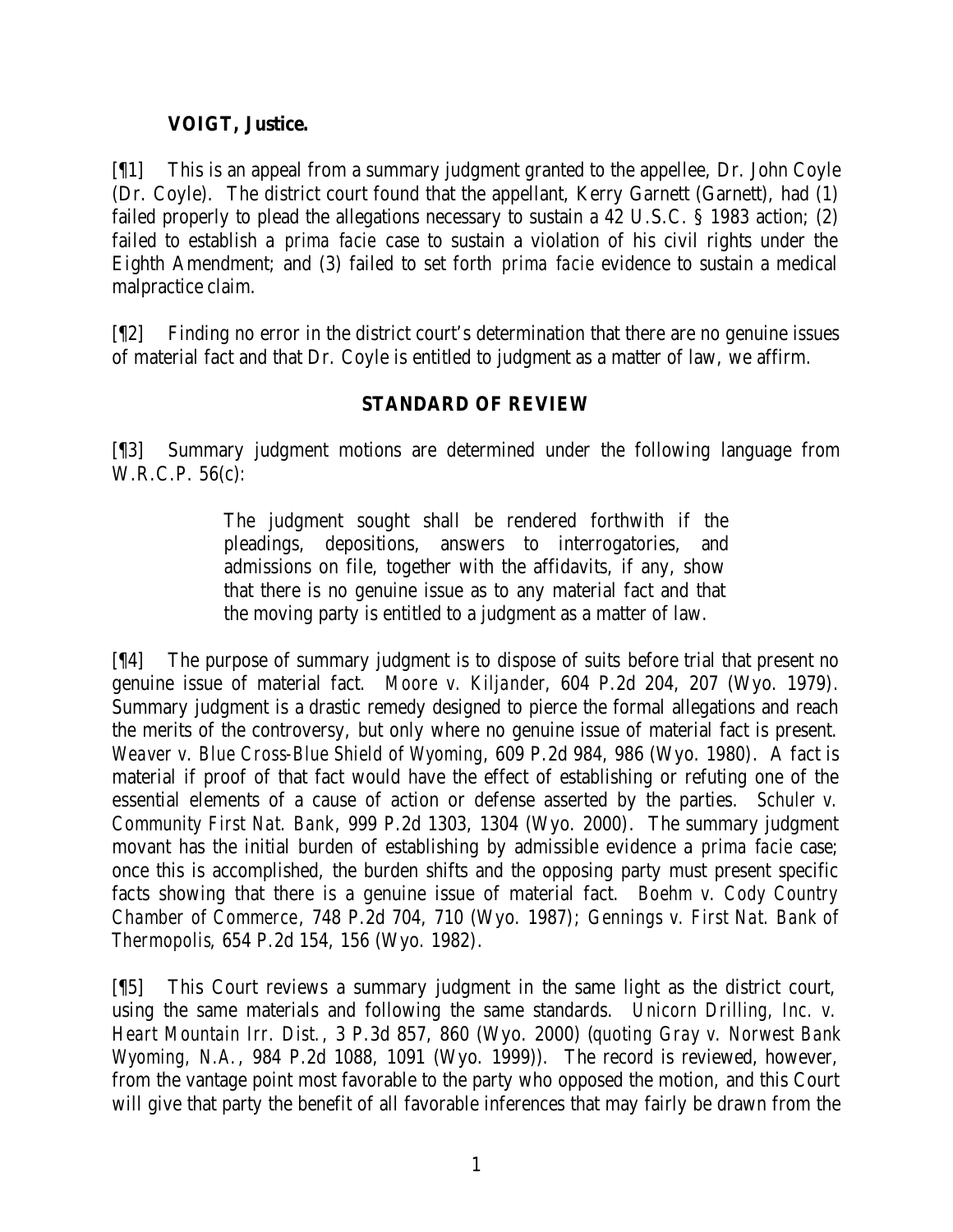record. *Garcia v. Lawson*, 928 P.2d 1164, 1166 (Wyo. 1996). Mere inferences, conclusions, and assertions are not sufficient to defeat summary judgment. *McClellan v. Britain*, 826 P.2d 245, 247 (Wyo. 1992); *Mayflower Restaurant Co. v. Griego*, 741 P.2d 1106, 1113 (Wyo. 1987) (*quoting Stundon v. Sterling*, 736 P.2d 317, 318 (Wyo. 1987)); *Blackmore v. Davis Oil Co.*, 671 P.2d 334, 336-37 (Wyo. 1983) (*quoting Gennings*, 654 P.2d at 155).

[¶6] Summary judgment is not favored in a negligence action and is, therefore, subject to more exacting scrutiny. *Woodard v. Cook Ford Sales, Inc.*, 927 P.2d 1168, 1169 (Wyo. 1996). This is particularly true in malpractice suits. *DeHerrera v. Memorial Hospital of Carbon County*, 590 P.2d 1342, 1345 (Wyo. 1979) (*quoting Holl v. Talcott*, 191 So.2d 40, 46 (Fla. 1966)). We have, however, affirmed summary judgment in negligence cases where the record failed to establish the existence of a genuine issue of material fact. *See Krier v. Safeway Stores 46, Inc.*, 943 P.2d 405 (Wyo. 1997) (failure to establish duty); *Popejoy v. Steinle*, 820 P.2d 545 (Wyo. 1991) (failure of proof of underlying claim of a joint venture); *MacKrell v. Bell H2S Safety*, 795 P.2d 776 (Wyo. 1990) (failure of proof of defendant's duty); *DeWald v. State*, 719 P.2d 643 (Wyo. 1986) (cause element was pure speculation); and *Fiedler v. Steger*, 713 P.2d 773 (Wyo. 1986) (failure to establish cause in a medical malpractice action).

### **DISCUSSION**

[¶7] Garnett is a long-term prisoner in the Wyoming State Penitentiary (WSP). Dr. Coyle provides medical care at WSP through Correctional Medical Services, Inc. (CMS). Garnett's allegations in this case are (1) cruel and unusual punishment resulting from Dr. Coyle's "repeated and intentional acts of deliberate indifference" to Garnett's "serious medical needs;" and (2) the endangerment of Garnett's health and safety through Dr. Coyle's "intentional and deliberate acts of malpractice." At issue is Dr. Coyle's treatment of Garnett for carpal tunnel syndrome (CTS).

[¶8] The salient facts of the case must be gleaned from the materials filed in support of, and in opposition to, the motion for summary judgment. Dr. Coyle filed the following relevant items:

- 1. Affidavit of John Coyle, D.O.
- 2. CV of John Coyle,  $D. O<sup>1</sup>$
- 3. Wyoming State Penitentiary Inmate Medical Records, Kerry Garnett
- 4. Correctional Medical Services Formulary Analgesics
- 5. Affidavit of Brenda Powers, RN
- 6. Affidavit of Paul Ruttle, M.D.
- 7. CV of Paul Ruttle, M.D.

 1 A "CV" is a resume; "CV" stands for curriculum vitae.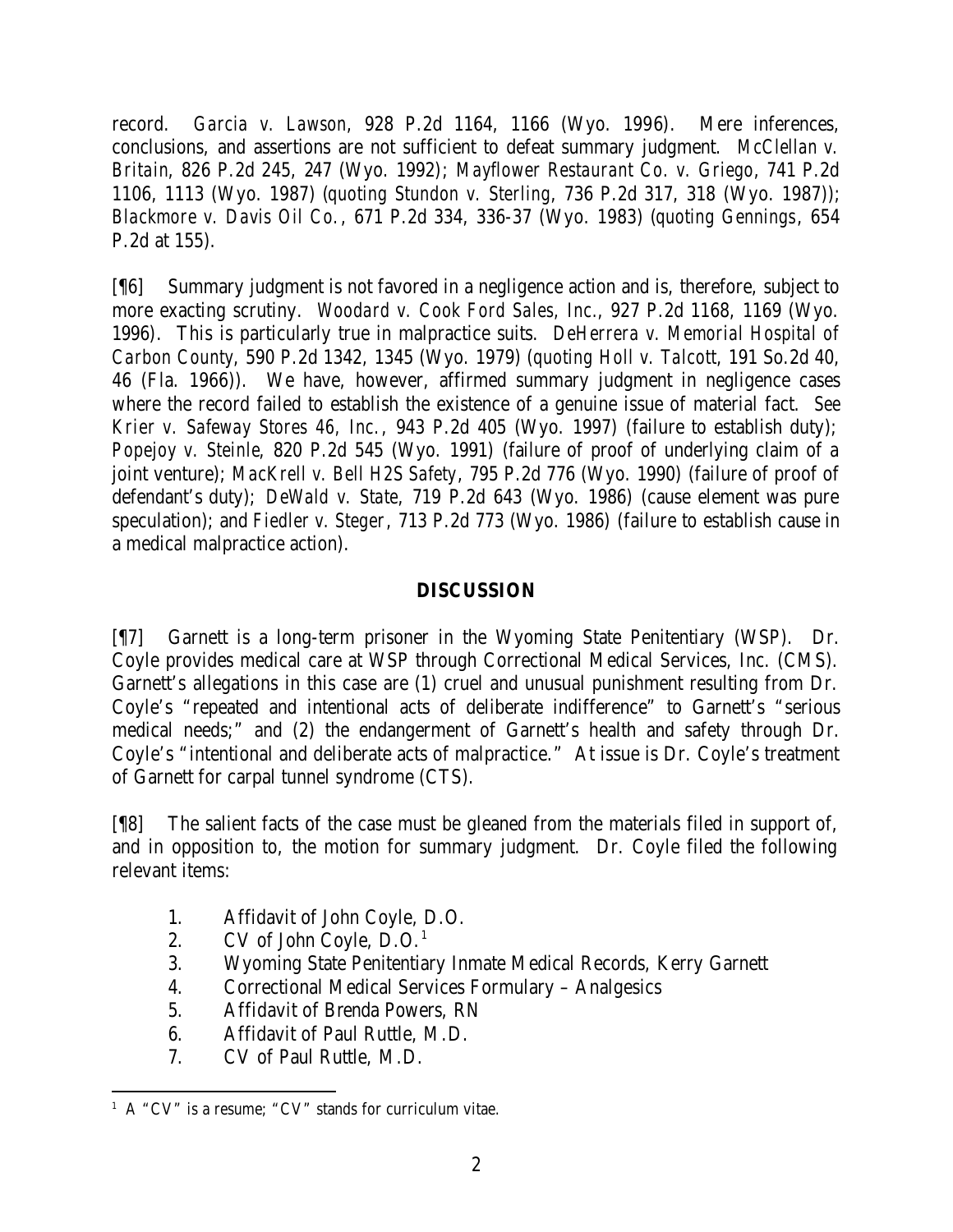- 8. Supplemental Affidavit of John Coyle, D.O.
- 9. Supplemental Affidavit of Paul Ruttle, M.D.
- 10. Rebuttal Affidavit of Paul Ruttle, M.D.

## *In response, Garnett filed the following items:*

- 1. Nerve Conduction Study
- 2. Health Services Request Form
- 3. Infirmary Admission Record
- 4. Consultation Reports
- 5. Physician's Orders
- 6. Progress Notes
- 7. Dictated Notes of Dr. Schulze
- 8. Discharge Summary
- 9. Operative Report
- 10. Discharge Instructions
- 11. Lay In
- 12. Medication Administration Report, September 1999
- 13. NCCHC (National Commission on Correctional Health Care) Standards "P-01 – Access to Care"
- 14. NCCHC Standards "P-15 Environmental Health and Safety"
- 15. NCCHC Standards "P-38 Sick Call"
- 16. NCCHC Standards "P-42 Patient Transport"
- 17. NCCHC Standards "P-52 Infirmary Care"
- 18. Wyoming Department of Corrections Medical Care Contract
- 19. Informal Grievance dated June 23, 1999
- 20. Formal Grievance dated June 28, 1999
- 21. Formal Grievance Acknowledgment dated June 29, 1999
- 22. Formal Grievance Amendment dated July 14, 1999
- 23. Formal Grievance Appeal dated August 1, 1999
- 24. Informal Grievance dated August 8, 1999
- 25. Formal Grievance dated August 11, 1999
- 26. Formal Grievance Acknowledgment dated August 12, 1999
- 27. Informal Grievance dated August 17, 1999
- 28. Informal Grievance Answer dated August 18, 1999
- 29. Formal Grievance dated August 22, 1999
- 30. Formal Grievance Answer dated September 3, 1999
- 31. Grievance Appeal Answer dated September 8, 1999
- 32. Informal Grievance dated September 8, 1999
- 33. Letter to Associate Warden Jerry Steele dated September 9, 1999
- 34. Letter to Associate Warden Jerry Steele dated September 10, 1999
- 35. Formal Grievance dated September 13, 1999
- 36. Formal Grievance Acknowledgment dated September 17, 1999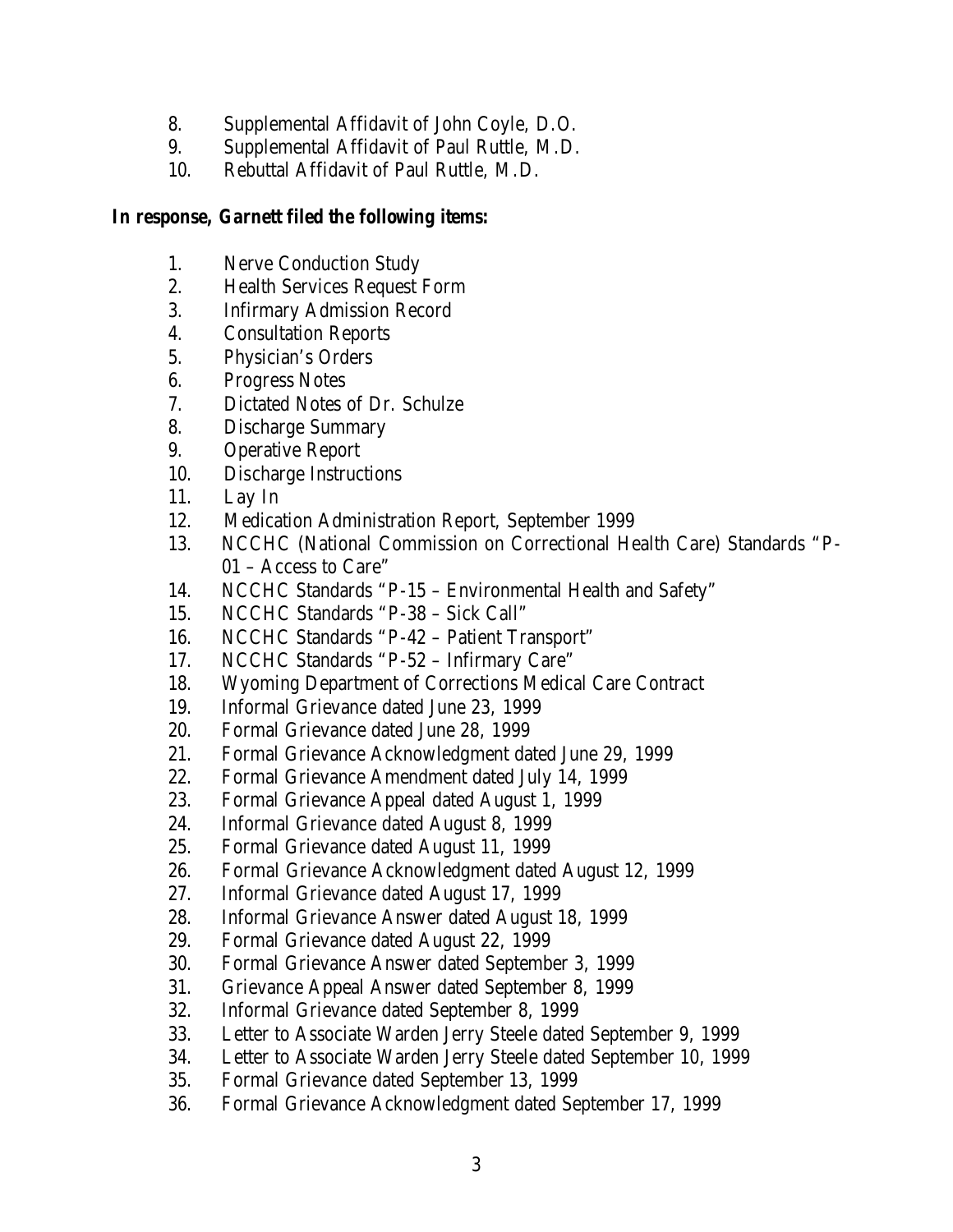- 37. Informal Grievance Answer dated September 17, 1999
- 38. Grievance Appeal dated October 18, 1999
- 39. Affidavit of Kerry Garnett
- 40. Affidavit of Merrill Ayers
- 41. Affidavit of Merrill Ayers
- 42. Affidavit of Mark Farnham
- 43. Affidavit of Todd Brock
- 44. Letter from Lori Gorseth Attorney General's Office
- 45. Letter from Dr. Kenneth Schulze
- 46. Documented refusal to attend dangerous surgical procedure

[¶9] Garnett began suffering from left arm and wrist pain as early as 1996. Dr. Coyle began working at WSP in April 1999. In that same month, Dr. Coyle examined Garnett and referred him to Dr. Schulze, an orthopedic surgeon in Rawlins, for evaluation for possible CTS. Dr. Schulze recommended nerve conduction studies, which were approved by Dr. Coyle, and which were performed by Dr. McMahon, a neurologist in Lander. Dr. Coyle reviewed Dr. McMahon's report on May 18, 1999.

[¶10] In late June 1999, Garnett submitted a standard form for additional health services. He was seen on June 30, 1999, by the nursing staff, who scheduled an appointment for Garnett with Dr. Coyle on July 14, 1999. Dr. Coyle examined Garnett on the latter date. Believing that Garnett's symptoms might be caused by something other than CTS, Dr. Coyle recommended cervical stretching exercises for six to eight weeks.<sup>2</sup>

[¶11] The nursing staff again saw Garnett on July 20, 1999, and August 8, 1999. For purposes of summary judgment review, we accept Garnett's assertions, as did the district court, that Dr. Coyle refused to see him for a "period of time" during this interval.<sup>3</sup> As can be seen from the list of exhibits Garnett submitted in opposition to summary judgment, he filed numerous informal and formal grievances during this period complaining of the delay since 1996 and his current inability to see Dr. Coyle. On August 10, 1999, Dr. Coyle again reviewed Garnett's records, and on August 17, 1999, Dr. Coyle referred Garnett to Dr. Schulze, this time for a surgical consultation. On August 23, 1999, Dr. Schulze recommended CTS surgery for Garnett's left wrist. The next day, Dr. Coyle ordered the surgery. The surgery was performed successfully on September 7, 1999.<sup>4</sup>

<sup>&</sup>lt;sup>2</sup> Specifically, Dr. Coyle reasoned that the absence of wrist-related neurological deficits indicated Garnett may have been suffering from cervical radiculopathy rather than CTS.

<sup>&</sup>lt;sup>3</sup> All "facts" set forth herein are stated in the light most favorable to Garnett.

<sup>4</sup> In a letter and a memorandum, both dated September 8, 1999, Department of Corrections Director Judith Uphoff and Health Services Administrator Jim Davis notified Garnett that the delays described in his grievances were a "scenario \* \* \* unacceptable to the Department of Corrections," but the situation would be considered resolved as a result of the surgery finally having been performed.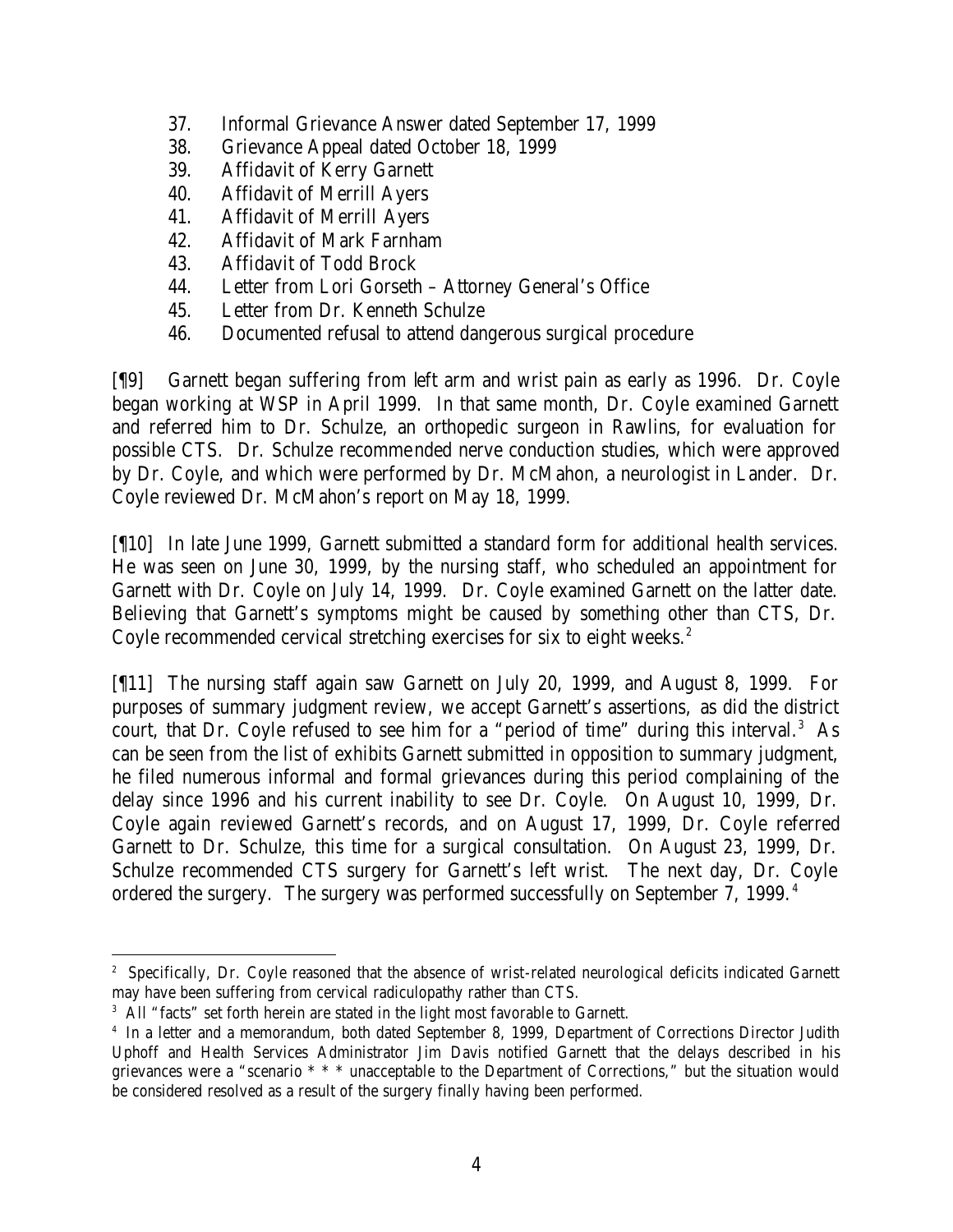[¶12] Garnett's grievances did not end with the surgery. For purposes of his summary judgment motion, we will assume as true Garnett's additional complaints that Dr. Coyle changed the surgeon's pain medication recommendation from Percocet to Darvocet, that Garnett did not receive the antibiotics prescribed by the surgeon, that Garnett was not given the incentive spirometer he was supposed to use after surgery, and that he did not receive the throat lozenges he requested for pain resulting from the surgical breathing tube.

[¶13] CTS generally is a one-day procedure and patients do not typically receive posthospital professional care. WSP's infirmary policy, however, required Garnett to stay in the infirmary for one day after surgery. Because his infirmary room was unclean, Garnett objected to being placed there. When informed of the situation, Dr. Coyle responded that he did not "have time for this," and did nothing about the room's condition. Garnett then told Dr. Coyle he "would be sorry" for making him stay there, adding "if you leave me in this filthy room, I'm taking your stupid ass to court."

[¶14] Garnett was seen by an RN and Dr. Coyle the day after his surgery. He had normal left hand sensations and movement, and he made no complaints of nausea, vomiting or other medication side effects. The following day, September 9, 1999, he was seen by Dr. Schulze, who "reordered" antibiotics, use of the incentive spirometer and pain medication. For purposes of the summary judgment motion, the district court assumed as true Garnett's statement that by September 10, 1999, he was complaining that the pain medication was making him ill. The medical records show no such complaint until nearly midnight on September 11, 1999. When informed the next morning of Garnett's complaints, Dr. Coyle changed Garnett's pain medication to Tylenol or Advil.

[¶15] Beginning on September 15, 1999, Garnett's care was handled by a physician's assistant, Jeff Deiss, P.A. (Deiss). Deiss removed the sutures from Garnett's incisions, noting no signs of infection, with good healing, sensation, color and movement. Deiss saw Garnett again on September 17, 1999, and September 20, 1999. Garnett's final follow-up appointment with Dr. Schulze revealed normal left hand function, reduced pain and "marked improvement" of the symptoms that necessitated the surgery. Garnett recovered fully from the surgery, with no complications.

# **THE CIVIL RIGHTS CLAIMS**

[¶16] 42 U.S.C. § 1983 (Cum.Supp. 2001) provides, in pertinent part:

Every person who, under color of any statute, ordinance, regulation, custom, or usage, of any State . . ., subjects or causes to be subjected, any citizen of the United States or other person within the jurisdiction thereof to the deprivation of any rights, privileges, or immunities secured by the Constitution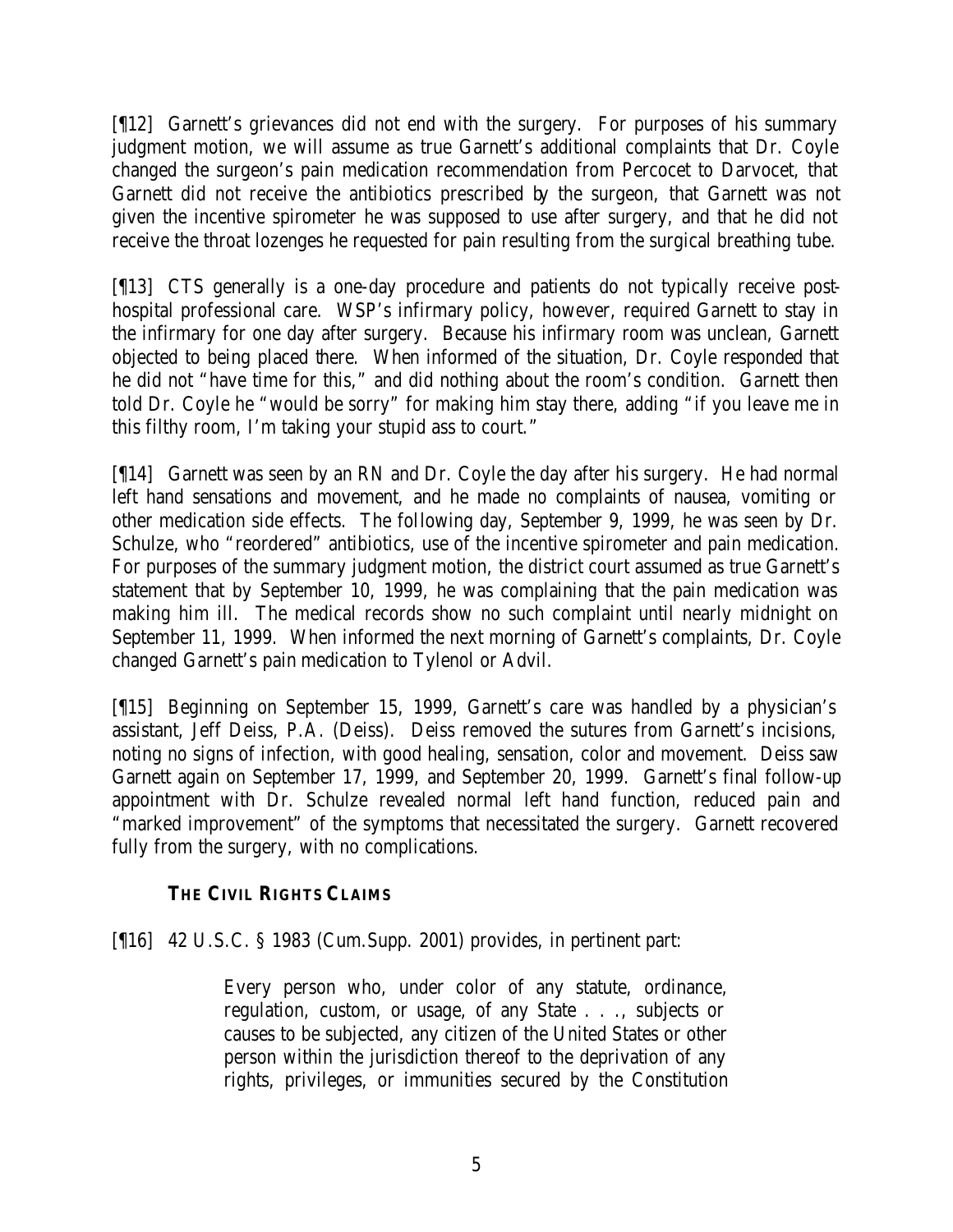and laws, shall be liable to the party injured in an action at law, suit in equity, or other proper proceeding for redress . . ..

[¶17] This statute creates a federal cause of action for damages to vindicate violations of federal law committed by persons acting "under color of state law." *Jojola v. Chavez*, 55 F.3d 488, 492 ( $10^{th}$  Cir. 1995). To establish a 42 U.S.C. § 1983 claim, a plaintiff must demonstrate (1) that he has been deprived of a right secured by the Constitution and laws of the United States; and (2) that the alleged deprivation was committed by a person acting under color of state law. *D.T. by M.T. v. Independent School Dist. No. 16 of Pawnee County, Okl.*, 894 F.2d 1176, 1186 (10<sup>th</sup> Cir.), *cert. denied*, 498 U.S. 879 (1990).<sup>5</sup>

[¶18] Specifically, Garnett claims that Dr. Coyle violated his right under the Eighth Amendment to be free from "cruel and unusual punishment." A prisoner's treatment and the conditions of imprisonment are subject to Eighth Amendment scrutiny. *Helling v. McKinney*, 509 U.S. 25, 31, 113 S.Ct. 2475, 2480, 125 L.Ed.2d 22 (1993). In that regard, "'deliberate indifference to serious medical needs of prisoners' violates the [Eighth] Amendment because it constitutes the unnecessary and wanton infliction of pain contrary to contemporary standards of decency." *Helling*, 509 U.S. at 32 (*quoting Estelle v. Gamble*, 429 U.S. 97, 104, 97 S.Ct. 285, 291, 50 L.Ed.2d 251 (1976), *cert. denied*, 434 U.S. 974 (1977)). It follows that a plaintiff must show both "deliberate indifference" and "serious medical needs." *Estelle*, 429 U.S. at 104, 106. The first test is subjective, the second objective. *Handy v. Price*, 996 F.2d 1064, 1067 (10<sup>th</sup> Cir. 1993) (*quoting Miller v. Glanz*, 948 F.2d 1562, 1569 (10<sup>th</sup> Cir. 1991)).

[¶19] A showing of negligence, indeed even gross negligence, does not amount to a showing of "deliberate indifference." *Estelle*, 429 U.S. at 106; *Archie v. City of Racine*, 847 F.2d 1211, 1219 (7th Cir. 1988), *cert. denied*, 489 U.S. 1065 (1989). The plaintiff must show that the defendant knew of a substantial risk of serious harm to the plaintiff and still refused medical assistance. *Farmer v. Brennan*, 511 U.S. 825, 834, 114 S.Ct. 1970, 128 L.Ed.2d 811 (1994).

> "[The test for deliberate indifference] affords considerable latitude to prison medical authorities in the diagnosis and treatment of medical problems of inmate patients. Courts will 'disavow any attempt to second-guess the propriety or adequacy of a particular course of treatment . . . [which] remains a question of sound professional judgment.' *Bowring v. Godwin,* 551 F.2d 44, 48 (4<sup>th</sup> Cir.1977). Implicit in this deference to prison medical authorities is the assumption that

<sup>&</sup>lt;sup>5</sup> The district court considered Garnett's civil rights claims under 42 U.S.C. § 1983 despite the fact that Garnett did not even cite to the statute in his complaint. Because 42 U.S.C. § 1983 is the proper vehicle to assert such a cause of action, we will follow the district court's lead.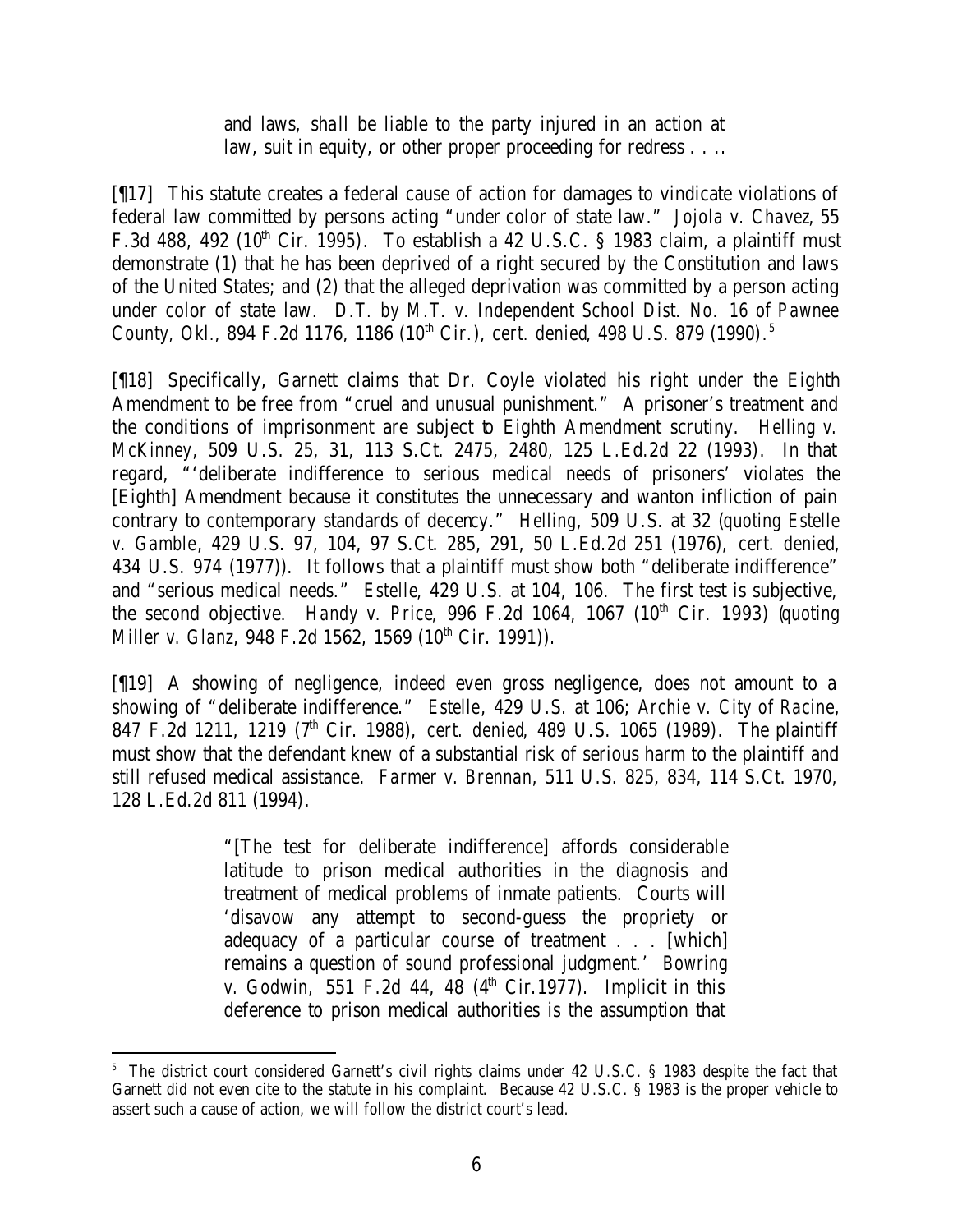such an informed medical judgment has, in fact, been made. When, however, prison authorities prevent an inmate from receiving recommended treatment for serious medical needs or deny access to a physician capable of evaluating the need for such treatment, the constitutional standard of *Estelle* has been violated."

*Gomm v. DeLand, 729 F.Supp. 767, 779 (D.Utah 1990), aff'd, 931 F.2d 62 (10<sup>th</sup> Cir.* 1991) (*quoting Inmates of Allegheny County Jail v. Pierce*, 612 F.2d 754, 762 (3rd Cir. 1979)).

[¶20] To state a *prima facie* case of "deliberate indifference" under the Eighth Amendment, a plaintiff must show inaction that is equivalent to intentional or criminally reckless misconduct. *Estelle*, 429 U.S. at 104, 106. A difference of opinion over medical treatment, or a refusal to provide requested treatment does not, without more, show "deliberate indifference." *Riddle v. Mondragon*, 83 F.3d 1197, 1202-04  $(10<sup>th</sup>$  Cir. 1996); *Handy*, 996 F.2d at 1067. Where some medical attention has been afforded, a dispute over the adequacy of the treatment sounds, at most, in state tort law, and is not of constitutional magnitude. *Gomm,* 729 F.Supp. at 780.

[¶21] In addition to "deliberate indifference," the plaintiff must also show that such indifference was directed to a "serious medical need." "'Because society does not expect that prisoners will have unqualified access to health care, deliberate indifference to medical needs amounts to an Eighth Amendment violation only if those needs are "serious." . . ..'" *Riddle*, 83 F.3d at 1204 (*quoting Hudson v. McMillian*, 503 U.S. 1, 9, 112 S.Ct. 995, 1000, 117 L.Ed.2d 156 (1992)). "Serious medical needs" are those diagnosed by a physician as mandating treatment or those that are so obvious that even a lay person would easily recognize the necessity for a doctor's attention. *Riddle*, 83 F.3d at 1202 (*quoting Ramos v. Lamm, 639 F.2d 559, 575 (10<sup>th</sup> Cir. 1980), <i>cert. denied*, 450 U.S. 1041 (1981)).

[¶22] The totality of the evidence contained in the summary judgment materials in the instant case reveals that there are no genuine issues of material fact and that Dr. Coyle is entitled to judgment as a matter of law on the Eighth Amendment claim. The affidavits and medical records clearly show a successful course of treatment afforded to Garnett. At most, Garnett's materials show only some delay in having the surgery, coupled with relatively minor post-surgical treatment complications. Most of the delay between Garnett's visit with Dr. Coyle on July 14, 1999, and the surgery on September 7, 1999, was occasioned by the fact that Dr. Coyle wanted to pursue a less aggressive treatment plan until he was sure that CTS was the problem and that surgery was warranted. Garnett had been complaining of left arm and wrist pain for three years. Ironically, within five months of Dr. Coyle's appearance on the scene, surgery had been performed.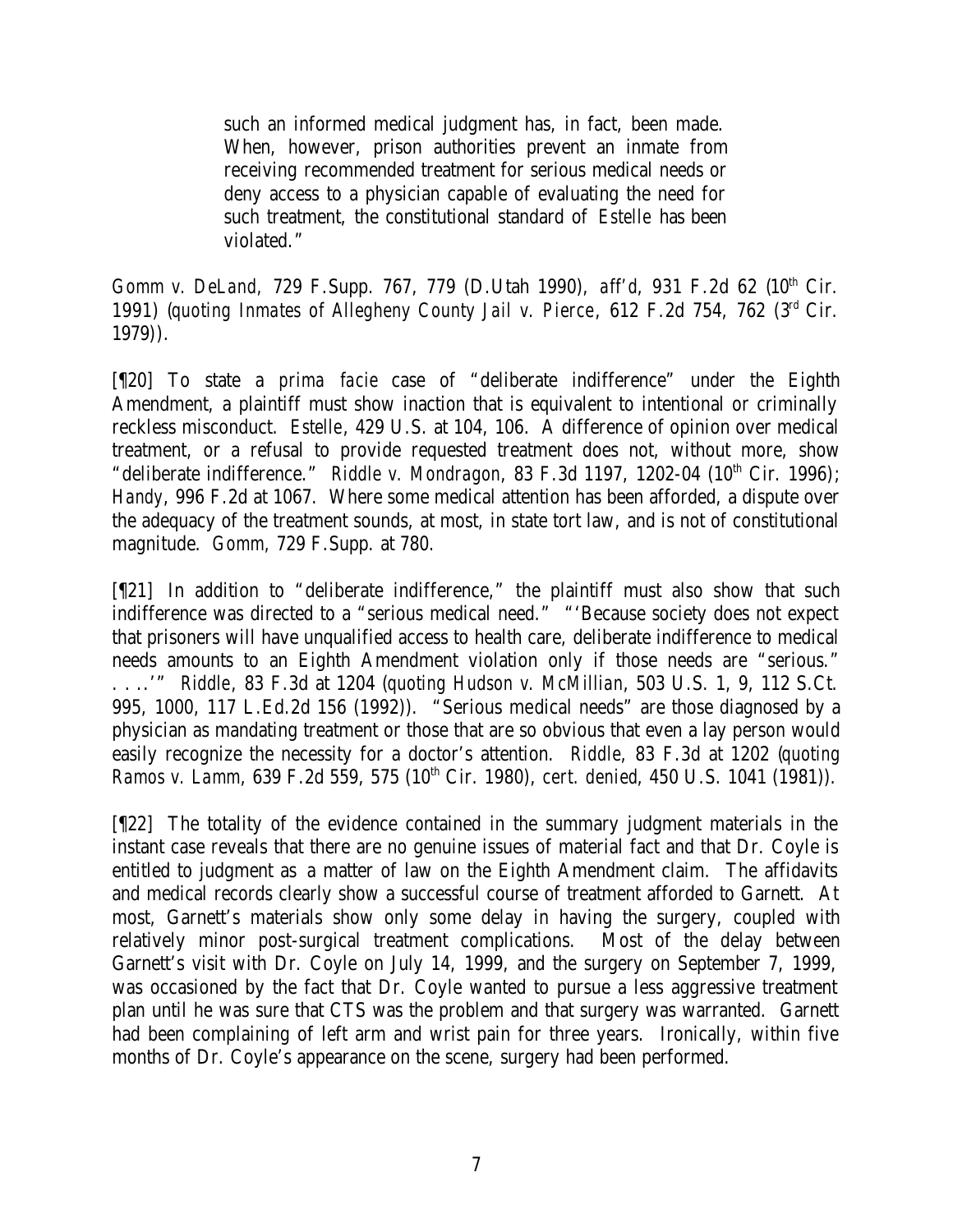[¶23] Once a *prima facie* case of appropriate medical treatment was shown, the burden shifted to Garnett to establish both prongs of the Eighth Amendment test: "deliberate indifference" and "serious medical needs." Neither was shown. From the evidence, it may be inferred that Dr. Coyle did not always give his immediate and full attention to Garnett's complaints. But there is no evidence of the level of culpability required to sustain such a claim. Further, the record reveals that Garnett's treatment was at least as good as that available to non-inmates. His post-surgical attention, in particular, exceeded the norm in that it lasted longer and involved more pain medication than would usually follow CTS release. Dr. Coyle's less-than-enthusiastic responses to Garnett's demands do not rise to the level of "deliberate indifference" to Garnett's condition for Eighth Amendment purposes. And the expert opinions contained in Dr. Coyle's and Dr. Ruttle's affidavits make it clear that no "serious medical needs" of Garnett were ignored. In fact, the incentive spirometer was unnecessary, since Garnett was immediately ambulatory, the antibiotic was contra-indicated, since routine antibiotic administration can lead to its ineffectiveness, and Darvocet is preferred over Percocet because it is less addictive.

### **MEDICAL MALPRACTICE**

[¶24] There are four elements to a cause of action for medical malpractice, which elements largely track the elements of a cause of action for negligence:

- 1. The accepted standard of medical care or practice (duty).
- 2. That the physician's conduct departed from that standard (breach).
- 3. That the plaintiff was injured (damages).
- 4. That the physician's conduct caused the injuries (cause).

*Oakden v. Roland*, 988 P.2d 1057, 1059 (Wyo. 1999) (*quoting Harris v. Grizzle*, 625 P.2d 747, 751 (Wyo. 1981)); *Apodaca v. Ommen*, 807 P.2d 939, 943 (Wyo. 1991). In addition, Wyo. Stat. Ann. § 1-12-601 (LexisNexis 2001) provides, in part:

> (a) In an action for injury alleging negligence by a health care provider the plaintiff shall have the burden of proving:

> > (i) If the defendant is certified by a national certificating board or association, that the defendant failed to act in accordance with the standard of care adhered to by that national board or association; or

> > (ii) If the defendant is not so certified, that the defendant failed to act in accordance with the standard of care adhered to by health care providers in good standing performing similar health care services.